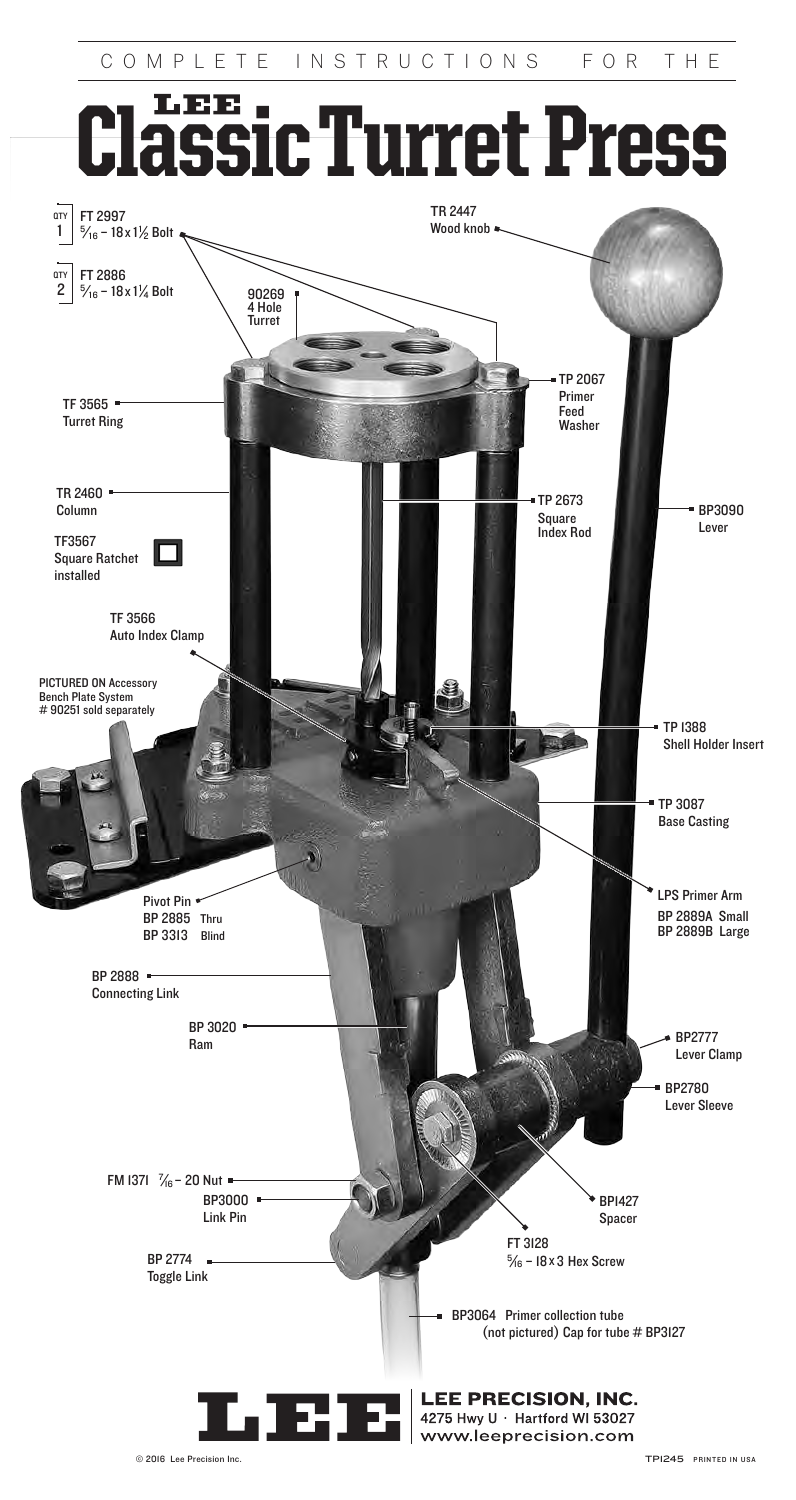

 $\ddot{\text{o}}$ 

 $\ddot{\mathbf{e}}$ 

 $\ddot{\mathbf{0}}$ 

Ammunition reloading can be dangerous if done improperly and should not be attempted by persons not willing and able to read and follow instructions exactly. Children should not be permitted to reload ammunition without strict parental supervision. Always wear safety glasses

when reloading and shooting. Ammunition loaded with these tools and data should only be used in modern guns in good condition. We do not accept responsibility for ammunition loaded with these tools or data as we have no control over the manufacture and storage of components or the loading procedure and techniques. Primers and gun powders, like gasoline and matches, can be dangerous if improperly handled or misused.

### RELOADING SAFETY

Keep powder away from heat and open flames — Don't smoke

Store powder and primers in their original containers in a cool, dry place

Read and follow instructions exactly

Be sure you have the correct powder, measure and bullet of the correct weight Any mixup can be dangerous

Exercise care and common sense at all times

WEAR SAFETY GLASSES WHEN RELOADING OR SHOOTING

LEAD WARNING Primers contain lead: a substance known to cause birth defects, reproductive harm, and other serious physical injury. Wash hands after exposure.



- DO NOT SEAT the bullet deeper than normal
- DO NOT USE magnum primers unless using a slow burning ball powder
- Greatly oversize bullets, excessively hard bullets or cases that are too long will cause higher pressures.
- High temperatures, or cartridges that were stored in a hot car or car trunk will produce higher pressures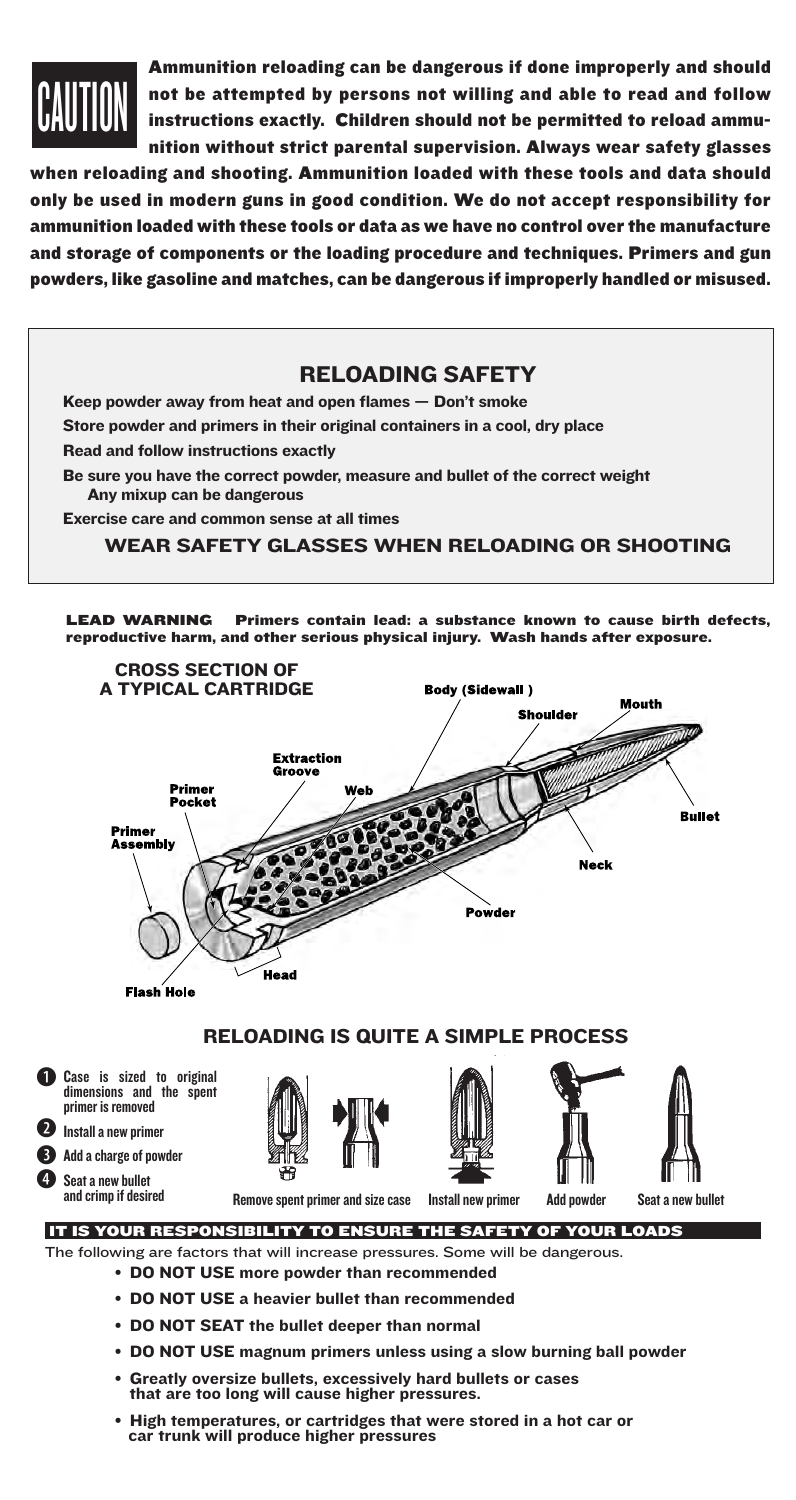

### **FIGURE**<sup>1</sup>

Attach the Classic Turret Press to the front edge of a sturdy bench using three  $\frac{1}{4}$  or  $\frac{5}{16}$  inch bolts, or mount to Lee Bench Plate System, #90251. ( Sold separately ).

Slide the clear plastic PVC tube onto the end of the ram. Spent primers pass through the drilled ram and are collected in the clear tube. This feature collects every primer and keeps the ram-bearing surface free of dirt and grit. A cap is provided for convenient disposal or the tube can be routed directly to a trashcan.

Lubricate the ram and all pivot points with a lightweight oil—gun, sewing machine or any weight motor oil will work. Avoid water-displacing oils such as WD-40. Coat bare metal parts with oil for storage like you would any fine firearm.

# BEFORE YOU START RELOADING SETTING UP YOUR LEE CLASSIC TURRET PRESS



### FIGURE<sup>2</sup>

Slide the press frame back onto the bench to where it stops against the vertical surfaces adjacent to the ram. Slide the lever through the lever clamp. •    Be sure the lever passes completely through the lever sleeve. The lever has a curve in the length to allow clearance for the primer feed. Adjust the curve to the most comfortable position and secure clamp bolt.



FIGURE**�**

## DIE INSTALLATION



A Snap the shell holder into the shell holder insert. Be sure the primer arm falls between the bumps on the base. The end of the ram can be rotated to properly align the arm to the base. This alignment is critical to proper priming and turret indexing. Install and adjust dies following the manufacturers' instructions.



**B** Cycle the press up and down. If the turret does not stop in the correct position—follow these instructions. With the ram in the down position, place a 1/4" wrench on the index rod and hold in position; now rotate the turret to the correct position.

### NOTE To remove the turret, lift while rotating

The Auto Index is usable on cases with overall length of  $3\frac{1}{6}$ " or less. To deactivate auto index, simply remove index rod.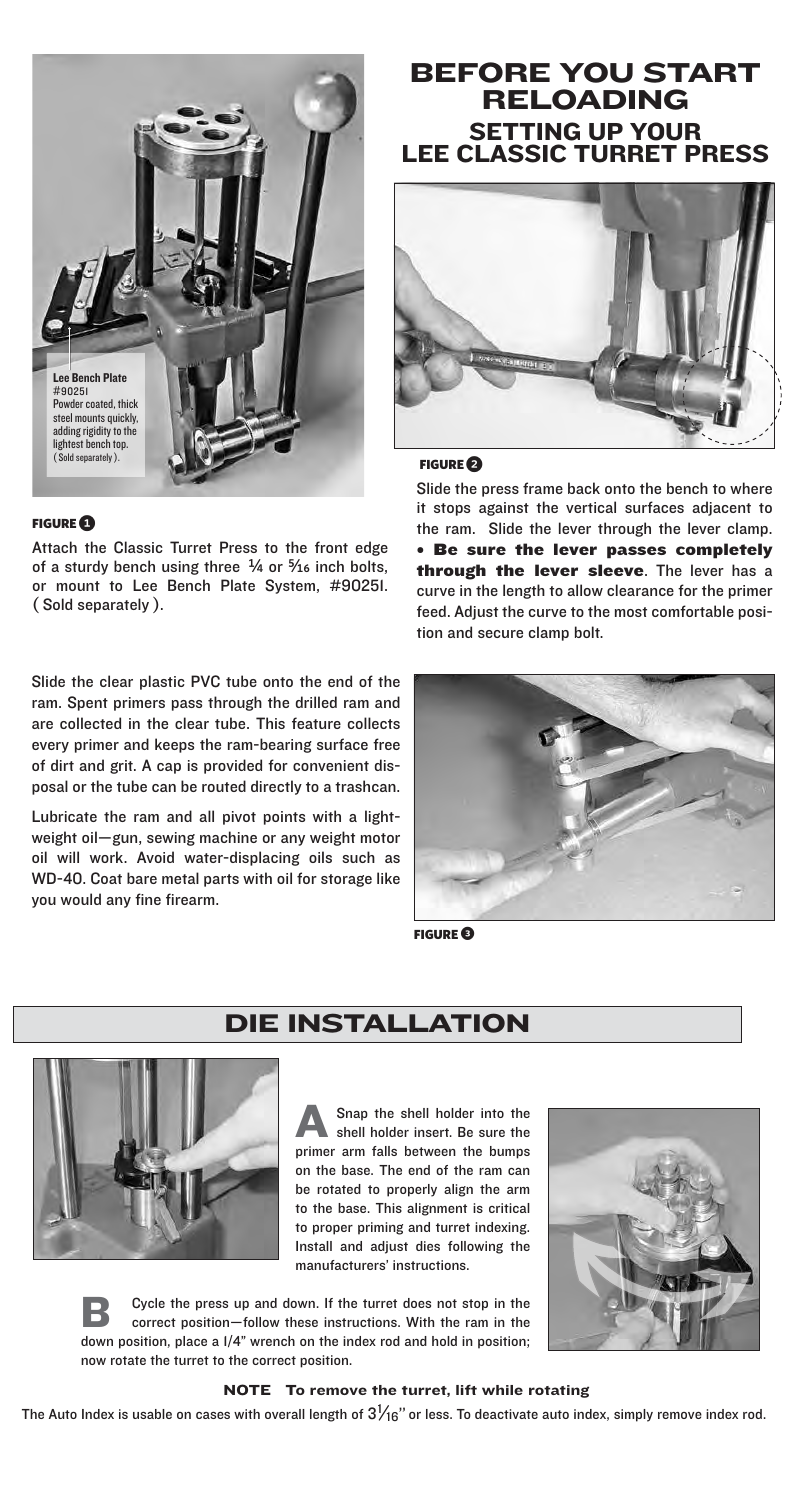### YOU CAN NOW BEGIN RELOADING For a lifetime of service, oil the turret, ram and all pivot pins before each use

 $1$  **PREPARE YOUR CASES** Inspect your cases while

case may be immediately sized or you can let the lube dry. CAUTION



Carbide dies need no lubrication



RIFLE DIES ONLY Be sure to lube the inside of the upon it or order direct from the factory. case neck with a cotton swab.



 $2$  SIZE THE CASE Place a shell in the shell holder. Rotate the turret to position the full length sizer over the case. Firmly raise the ram to the top and stop.





**3 SELECT** CORRECT LEVER PRIME ASSEMBLY (large or small). With clean fingers, place the correct size and type of primer in the primer guide. (This operation is greatly speeded by using the Lee Safety Prime primer feeder. Never touch the primer from box to shell.) Seat the primer by lowering the ram—lifting up on the press lever. Lift firmly enough to seat the primer flush to slightly below flush of the case head.

**AUTO-DRUM POWDER MEASURE** pictured with riser installed. Case actuates the measure to automatically drop exact charge while expanding the case mouth. If you plan on utilizing the Safety Prime on your press, install Auto Disk Rister #90041 (sold separately).

**CHARGING THE CASE** Regardless of how you charge the case, be absolutely certain you have the correct amount and type of powder for the bullet you have selected. NEVER try to seat the primer deeper after the powder has been added.

THIS STEP IS OMITTED WITH MOST RIFLE DIES<br>4 **FLARE CASE MOUTH** for ease of bullet installation. Raise the ram to expand the case neck. To increase the flare, screw the die in deeper. Always adjust to provide the minimum flare needed to start the bullet. After proper adjustment, tighten the lock ring.

 $\left|5\right|$  SEAT BULLET on the case mouth and guide it into the die. If you are using a three die set, you must carefully adjust the bullet seating die body so that a crimp is applied as the bullet is seated. Follow the instructions included with your die set. With a four hole turret press, most users find it easier to seat and crimp in separate operations. The Lee Factory Crimp die is best, as it gives factory-like feed and dependability to your reloads.





6 | **IF LOADING** maximum loads, it's good practice to remove all traces of case lubricant with detergent and water. This reduces pressure against the bolt.



To determine small vs. large lever as: difference, SMALL (left) LARGE (RIGHT)

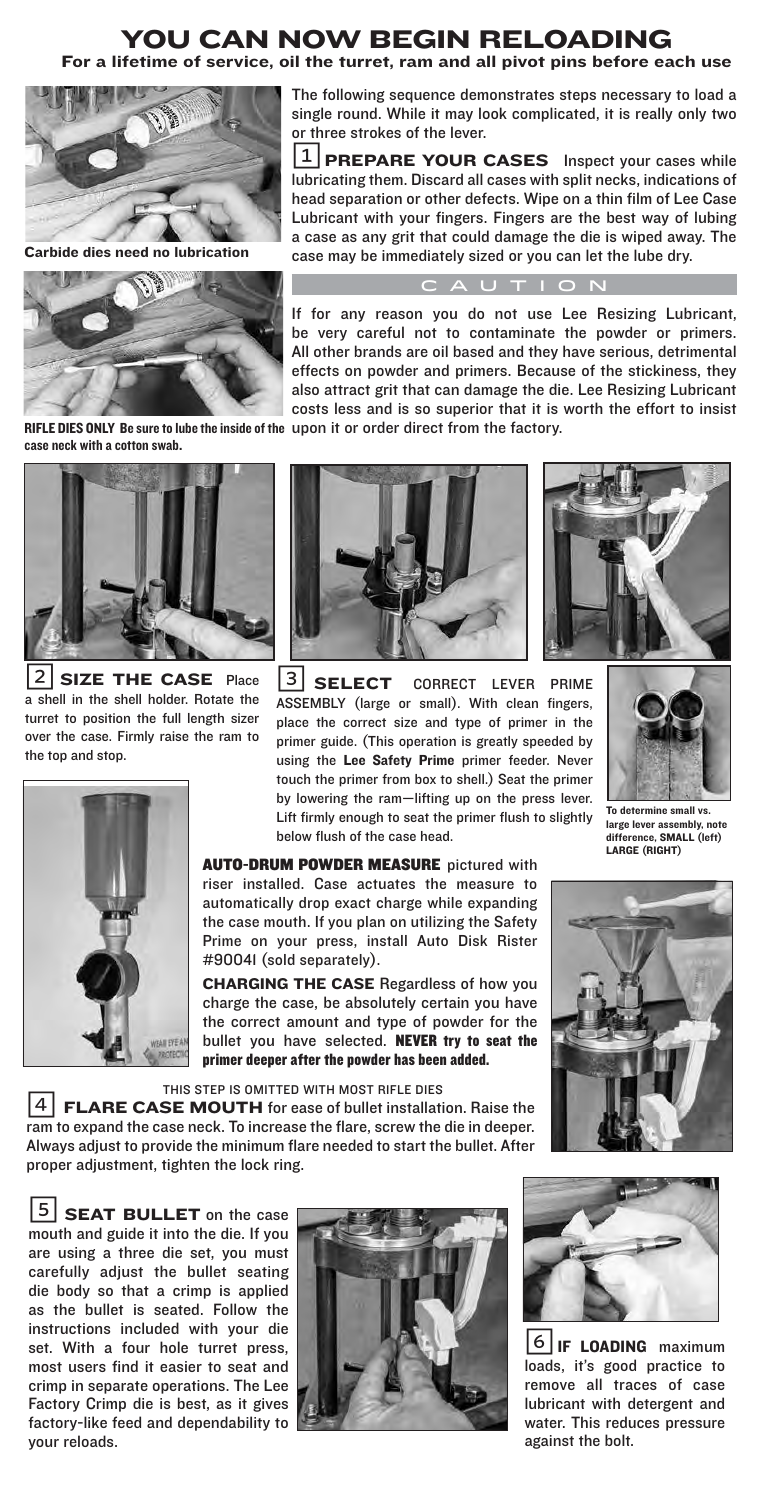# TURRET PRESS PRIMER FEED INSTRUCTIONS

### PRIMER FEED WASHER SHIPS WITH YOUR TURRET PRESS. PRIMER FEED BRACKET SHIPS WITH SAFETY PRIME

1 INSTALL primer feed bracket using supplied washer and bolt as pictured. Orient bracket with feeder installed to lever prime. Lightly tighten bolt with 1/2" wrench.

2 **INSTALL** appropriate primer arm. Cycle up and down to insure proper orientation.







Slide the flow control OPEN



4 Unfold tray and place on top of box of 100 primers.



**5** Flip tray over to deposit the primers.



**6** Shake tray side to side to upright all the primers. Close cover.

**2** SLIDE the flow control to lock, and slide trough and tray together, making sure that the trough is completely seated.





8 SELECT correct primer feed assembly small black trigger assembly LARGE white trigger assembly SLIDE primer feed into case feed bracket. Snug bolt with 1/ 2" wrench. SLIDE the tray flow control valve to ON



9 DE-PRIME and size case as normal. With ram at the top of the stroke (handle down), push trigger on the primer feed to dispense a primer. NOTE Trigger has to be fully forward, then down to dispense primer.



CHANGING primer sizes can be done in seconds!

- Replace L-shaped primer arm with appropriate size
- Substitute appropriate feed assembly



**��** LOWER ram (raise handle) to seat primers. The primers should be flush to slightly below flush when properly seated.



**SMOOTH OPERATION TIP &** Spent primers are extremely dirty, and after extended use it may be necessary to clean ram where primer lever is inserted. Clean the ram using gun scrubber, electrical contact cleaner or disc brake cleaner. Be sure to lubricate outside of ram with #30 weight motor oil or equivalent.